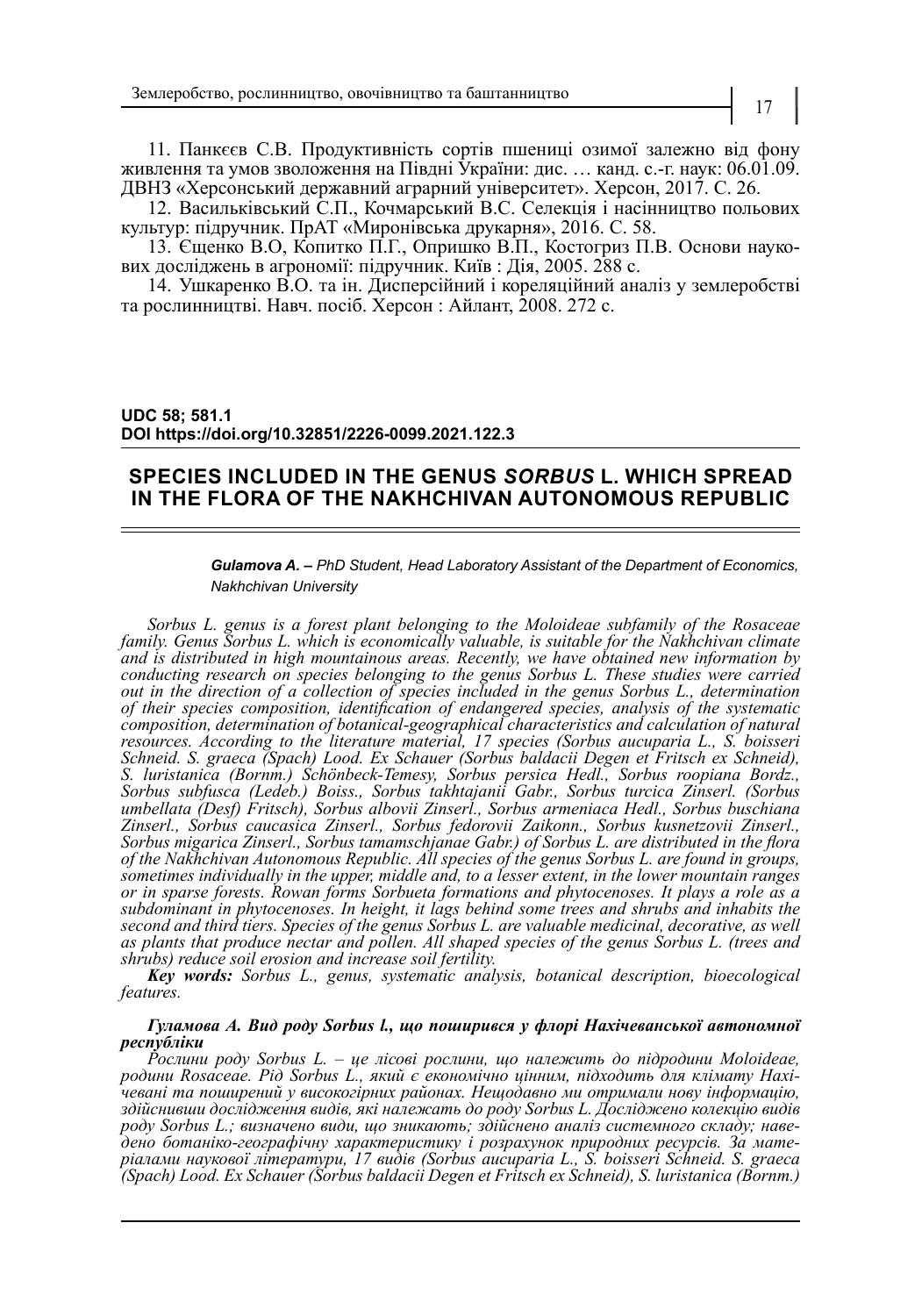*Schönbeck-Temesy, Sorbus persica Hedl., Sorbus roopiana Bordz., Sorbus subfusca (Ledeb.) Boiss., Sorbus tahtajanii Gabr., Sorbus turcica Zinserl. (Sorbus umbellata (Desf) Fritsch), Sorbus albovii Zinserl., Sorbus Sorbus Zinserl., Hedinbus Zinserl.., Sorbus caucasica Zinserl., Sorbus fedorovii Zaikonn., Sorbus kusnetzovii Zinserl., Sorbus migarica Zinserl., Sorbus tamamschjanae Gabr.) роду Sorbus L. поширені у флорі Нахічеванської Автономної Республіки. Усі види роду Sorbus L. зустрічаються групами, іноді поодиноко у верхніх, середніх і, меншою мірою, у нижніх гірських хребтах або у рідколіссях. Горобина створює сорбуетні формації та фітоценози, а також відіграє роль субдомінанта у фітоценозах. За висотою рослин горобина відстає від деяких дерев і чагарників та заселяє другий і третій яруси. Види роду Sorbus L. представлені цінними лікарськими і декоративними рослинами, а також росли- нами, що виробляють нектар і пилок. Усі види роду Sorbus L. рослинних формацій (дерева і чагарники) зменшують ерозію ґрунту і підвищують його родючість.*

*Ключові слова: Sorbus L., рід, систематичний аналіз, ботанічний опис, біоекологічні особливості.*

**Formulation of the problem.** Sorbus L. plant is of great importance in domestic, medical, industrial and construction fields. The study of aspects of plants that are beneficial, both biologically and technically, is relevant to many fields of science.

**Analysis of recent research and publications.** For the first time information on the prevalence of the genus Sorbus L. was given by Linney and and Linney has identified 2 species of the genus *Sorbus* L.: *Sorbus* aucuparia L. and *Sorbus* domestica. After L. Linney, A.P.de Candolle in 1825, F. Unger in 1869, J.I. Maximovitz in 1874, E. Koehne in 1890-1891, J.T. Hedlund in 1901, C.K. Schneider in 1906, A. Rehder in 1949, A.A. Grossgeim in 1952, A.V. Gursky in 1957, Z. Karpati in 1960, M. Kovanda in 1961-1965, C. Weber in 1964, T.T. Yu in 1974, E.T. Gabrielyan in 1978, J.B. Phipps in 1990, K.R. Robertson in 1991, H. McAllister in 2005, J.D. Postman in 2011 and others studied species belonging to the genus *Sorbus* L. and gave general information about them.

The genus *Sorbus* L*.* is a forest plant belonging to the family Rosaceae, and the number of species has been shown differently in different literatures. It was given by Komarov, Zinserling in 1939, Simpson in 1957 and Alekseev in 1997, which includes 80 species of the genus *Sorbus* L*.* Gabrielyan in 1978, Lun Lingdi and Spongberg in 2003 identified 100 species belonging to the genus. In 1996, Nedoluzhko, in 2002, Koropachinsky and Vstovskaya reported that 70 species belonging to the genus *Sorbus* L. Aldasoro in 1998, Phipps in 1990 identified 250 species belonging to the genus *Sorbus* L. [1, 2014].

The genus *Sorbus* L is widespread in Europe, the Caucasus, Western Asia and the Northern Hemisphere [16, 2001]. The genus *Sorbus L.* is a plant species belonging to the Maloideae subfamily of the Rosaceae family, which occurs in the northern hemisphere According to the latest classifications (Phipps, Smith, 1990; Aldasoro, 2004; McAllister, 2005), 250-300 species of trees and shrubs are included in the genus *Sorbus* L. The genus *Sorbus* L. has been classified into subgenuses by Robertson, McAllister, Campbell, Potter and other scientists. This classification was carried out mainly due to the structure of the leaves.

According to the latest classification, the genus *Sorbus* L. is divided into 6 subgenuses: *Sorbus, Aria, Mikromeles, Cormus, Torminaria, Chamaemespilus*. The *Sorbus* subgenus includes species with hairless or finely hairy leaves. For example: *S. aucuparia L*.*, S. boisseri Schneid.*, *S. subfusca (Ledeb.)* another subspecies of the genus *Sorbus* L*., Aria,* is distinguished by its simple leaves and white hairs on the underside of the leaf. This subgenus includes the types of *S. graeca (Spach) Lood. Ex Schauer (S. baldacii Degen et Fritsch ex Schneid)*, *S. luristanica (Bornm.) Schönbeck-Temesy*, *S. persica*  Hedl., *S. takhtajanii* Gabr., *S. armeniaca* Hedl., *S. caucasica* Zinserl., *S. tamamschjanae*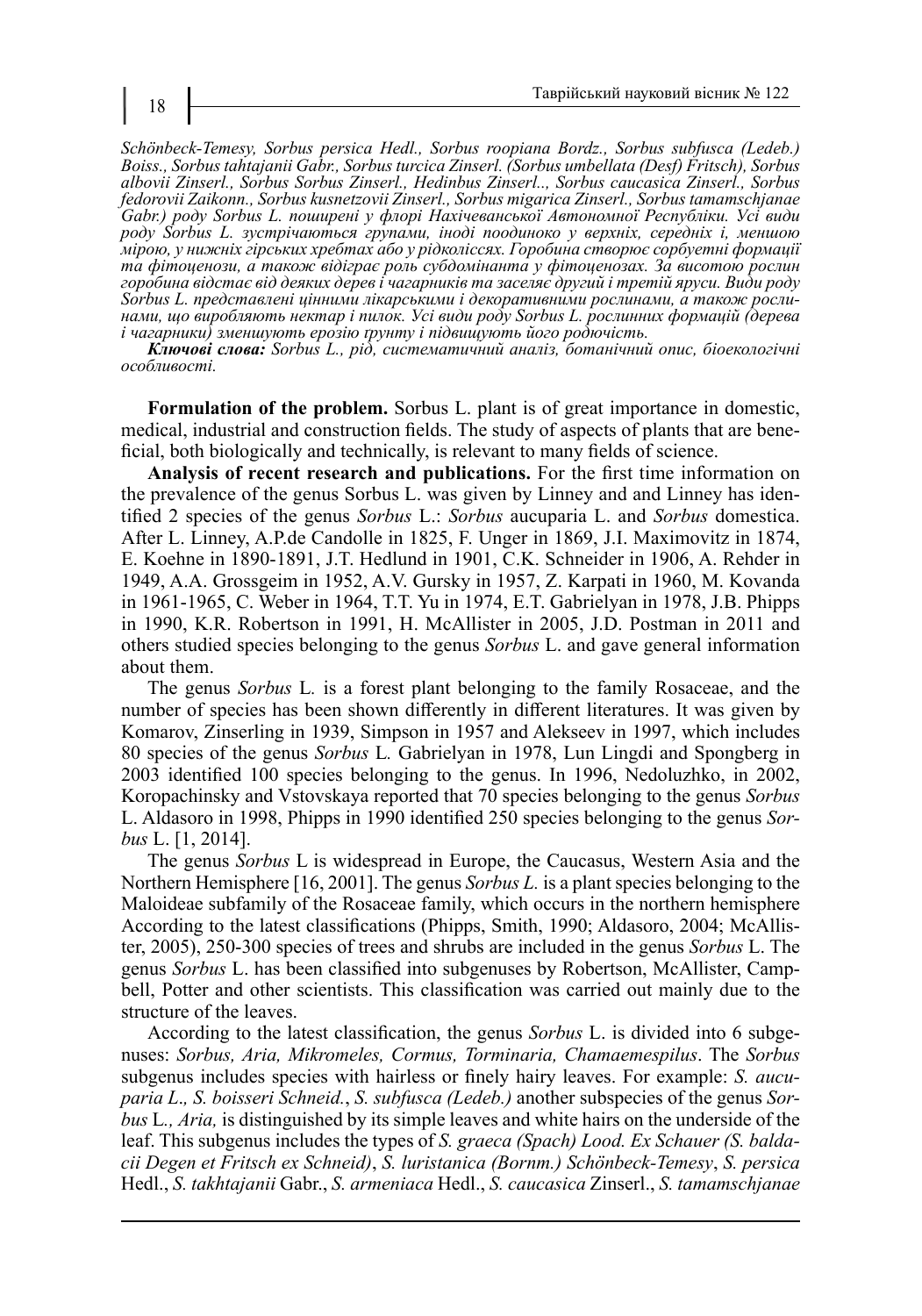Gabr. Micromeles are taken as another subgenus. However, this subgenus is mostly attributed to the subgenus Aria. The leaves of the subgenus *Cormus* are similar in structure to the *Sorbus* subgenus. However, they differ in the structure of their fruits. The subgenus *Cormus* includes the species *Sorbus domestica. Sorbus torminalis* species is being belonged to the subgenus *Torminaria*. The other subspecies that includes the *Sorbus chamaemespilus* species is the *Chamaemespilus*. In addition to these subgenuses, the genus *Sorbus* L. has been divided into hybrid and polyploid taxa [1, 2014]. Small species of the genus *Sorbus L.* are more common in Europe, but spread over a small area. The most common species are plants belonging to the genus Sorbus Aria. These species are found in abundance in the British Isles, Germany, Slovakia and Hungary. In general, the genus *Sorbus* is divided into three subgenus due to its distribution in Asia, Europe and North America: Sorbus, Aria, Chamaemespilus. Based on our research, it was determined that 17 species of the genus *Sorbus* L. are widespread in the Nakhchivan Autonomous Republic. For the first time, A.A. Grossgeim provided information about the species belonging to the genus *Sorbus* L. [5, 1936] which are distributed in the flora of the Nakhchivan Autonomous Republic, and is shown in the second volume of the book "Flora of Azerbaijan". Later, in the work of L.I. Prilipko "Растительное отнощения в Нахичеванской АССР" [14, 1939] information was given about a species of the genus Sorbus L. distributed in the Nakhchivan AR. In the following years, A.A. Grossgeim's book "Flora Kafkaza" [6, 1952] provided information about four species of the genus Sorbus L. distributed in the territory of Nakhchivan AR. "Флора Азербайджана" [3, 1954], "Trees and shrubs of Azerbaijan" [20, 1970] and M.S. Mammadov, K.S. Asadov and F.M. Mammadov's book "Dendrology" [13, 2000] provides information about 4 species of the genus *Sorbus* L. distributed in the flora of the Nakhchivan Autonomous Republic.

**Scientific innovation.** The article identifies the types of Sorbus L plants that are new to the flora of the Nakhchivan Autonomous Republic. The research also includes information on species synonyms, distribution patterns in altitude zones, biotope, flowering and fruit ripening periods. According to the notes in the book of E.T. Gabrielyan, [4, 1978] 6 species of the genus Sorbus L. are distributed in the territory of the Nakhchivan Autonomous Republic. A.Sh. Ibrahimov [10, 2005] informed about the distribution of *S. graeca* (Spach) Lodd. ex Schauer, *S. boissieri* C.K. Schneid., S. persica Hedl. species in the territory of the Nakhchivan Autonomous Republic on the basis of his researches. A.M. Asgarov [2, 2006] also gave information about the species belonging to the genus Sorbus L. distributed in the territory of the Autonomous Republic, and thus it was shown that 12 species of Sorbus distributed in the flora of Azerbaijan. In T.H. Talibov's [16, 2001] researches in the area *S.aucuparia* L., *S. boissieri* C.K. Schneid., *S. graeca* (Spach) Lodd. ex Schauer, *S. persica* Hedl. species have been reported to be widespread. In the following years, based on research and literature Anvar Ibrahimov wrote an article titled "Systematic analysis and distribution zones of *Sorbus* L. species distributed in the flora of Nakhchivan Autonomous Republic" and noted that 9 species of *Sorbus* L. were distributed in Nakhchivan AR. [11, 2008]. In the scientific work of T.H. Talibov and A.M. Ibrahimov [11, 2008] "New species of *Sorbus* L. for the flora of the Nakhchivan Autonomous Republic" information was given about 8 more species belonging to the genus *Sorbus* L., new to the flora of the Nakhchivan Autonomous Republic. The latest research work by A. Gulamova and H. Seyidova entitled "Study status of the genus *Sorbus* L. in the flora of the Nakhchivan Autonomous Republic" notes that 17 species of the genus Sorbus L. are widespread in the territory of the Nakhchivan Autonomous Republic [15, 2019].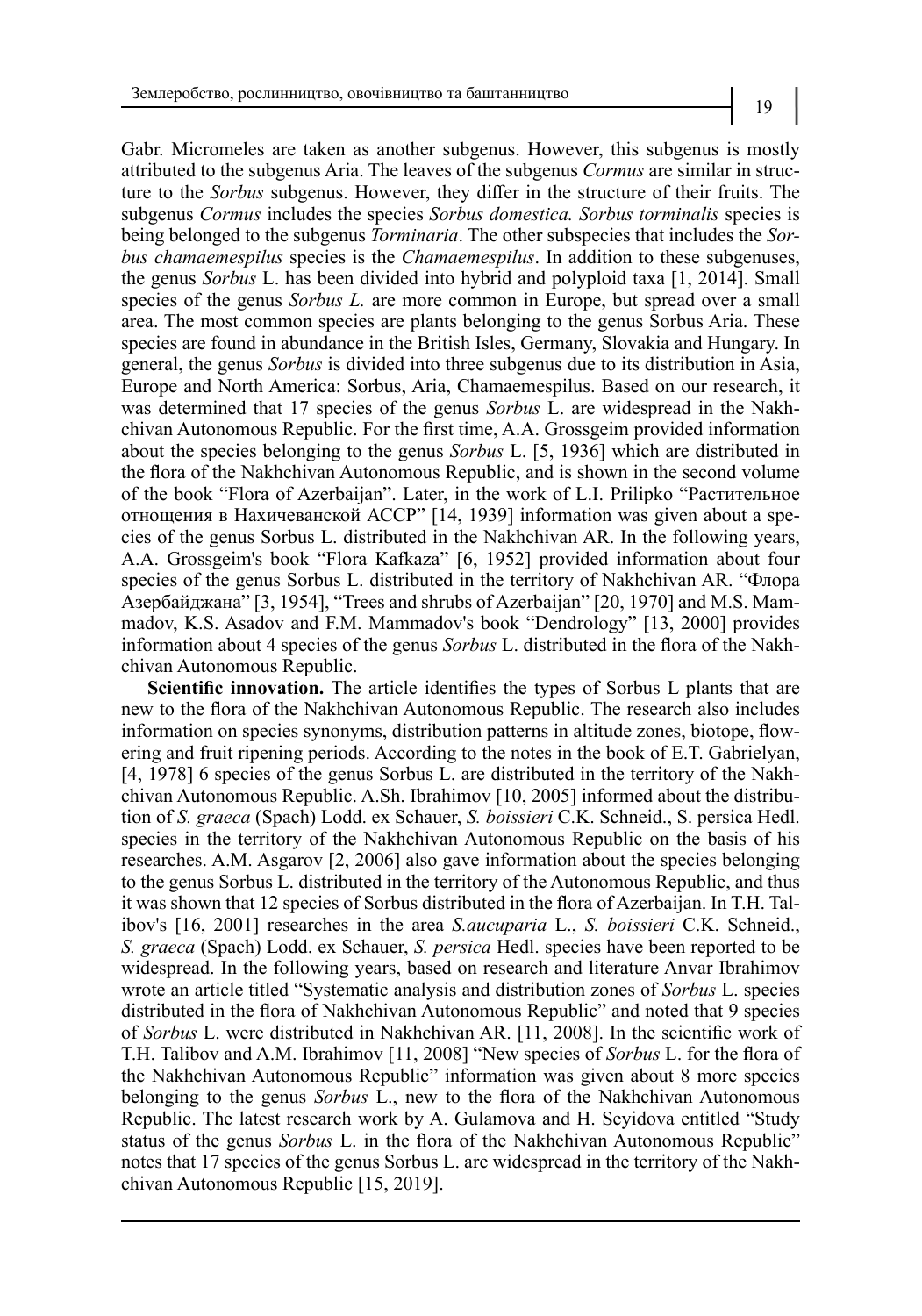**Purpose of the article.** The purpose of writing this article is to study the regularities of the distribution of plants grown in Nakhchivan, as well as the analysis of materials collected during many years of research, including scientific expeditions and the study of literary data.

**Discussion of the research.** The genus *Sorbus* L. has recently been studied in the Nakhchivan Autonomous Republic and research is currently underway. As a result of the research, it was determined that 17 species (*Sorbus aucuparia L*.*, S. boisseri Schneid. S. graeca (Spach) Lood. Ex Schauer (Sorbus baldacii Degen et Fritsch ex Schneid), S. luristanica (Bornm.) Schönbeck-Temesy, Sorbus persica Hedl., Sorbus roopiana Bordz*.*, Sorbus subfusca (Ledeb.) Boiss., Sorbus takhtajanii Gabr., Sorbus turcica Zinserl. (Sorbus umbellata (Desf) Fritsch), Sorbus albovii Zinserl., Sorbus armeniaca Hedl., Sorbus buschiana Zinserl., Sorbus caucasica Zinserl., Sorbus fedorovii Zaikonn., Sorbus kusnetzovii Zinserl., Sorbus migarica Zinserl., Sorbus tamamschjanae Gabr.*) belonging to the genus Sorbus L. are distributed in the flora of the Nakhchivan Autonomous Republic. [15, 2019]

Species belonging to the genus *Sorbus* L. are shrubs or trees with a strong root system, reaching a height from 3 m to 25 m. It grows mainly in mountainous and rocky places, sometimes rarely among meadows and forests of different composition (12, p. 108-111). It is a fast growing tree and grows up to 0.5 m per year. Species of this genus give a good crop every 3 years. However, it gives the best quality product after 30-40 years. The yield of one tree can be 80-100 kg. The life span of the species belonging to the genus *Sorbus* L. is 100-150 years, sometimes 200 years. The leaves are simple and complex with a group of It has a group of multi-flowered thyroid flowers*.*  The flowers are white or pink and rich in nectar. Honey obtained from rowan flowers has a beautiful red color and a strong aroma. The fruits are berries and are white, yellow, red and black. The fruits are rich in biologically active substances. These are sugar (glucose, fructose, sucrose), sorbitol, organic acids, vitamins C, P, K1, E, B (B2, B9), provitamin A; amygdalin, macro and microelements (Fe, Mn, Cu, Zn, Ni, Cr, Co, Mo, Ca, K, P) and other substances. The number of fruit leaves varies from 2 to 5. Partial merging of fruit leaves with a receptacle occurs only in the rule part. In the ovary, there are two ovules, one of which is fertilized and transformed into seed. It blooms in May-June and matures in September-October. If the fruit is not eaten by birds, it remains on the tree until winter [13, 2000].

*Sorbus aucuparia* L. is 5-15 m, sometimes 4-20 m high. The young stem is gray, straight and smooth. The bark of older species cracks and gradually darkens in color. The length of the apex shoots is 8-15 cm and has a rectangular-conical structure. The colour of the scales is dark brown. The surface is hairy, often surrounded by leaf blades. The lateral shoots are located in the leaf axils and are relatively small and sparsely hairy. The reddish-brown petioles are 1.5-6.7 cm long. The surface of the petiole is sparsely hairy or completely bare. Leaves are compound, feather-like, consisting of 11-17 petals. The leaves are pointed and have a serrated edge. The upper part of the leaves is hairy, dark green, and the lower part is light green. The leaves reach a length of 10-20 cm. The white flowers are 1 cm in diameter. The petals are densely hairy and 5 mm in diameter. The calyx, which consists of 5 calyx leaves, becomes hairy, then becomes bare. The style of the pistil is 2-5 cm, leaf pedicel is hairy. The number of stamens is 20. It has a It has a group of multi-flowered thyroid flower group.

*Sorbus aucuparia L*. begins to bloom in May and lasts 10-15 days. The fruits are reddish-orange in color and spherical in shape. The diameter is about 1 cm. The fruit is a berry, ripening in August-September. The fruits contain organic acids and vitamins,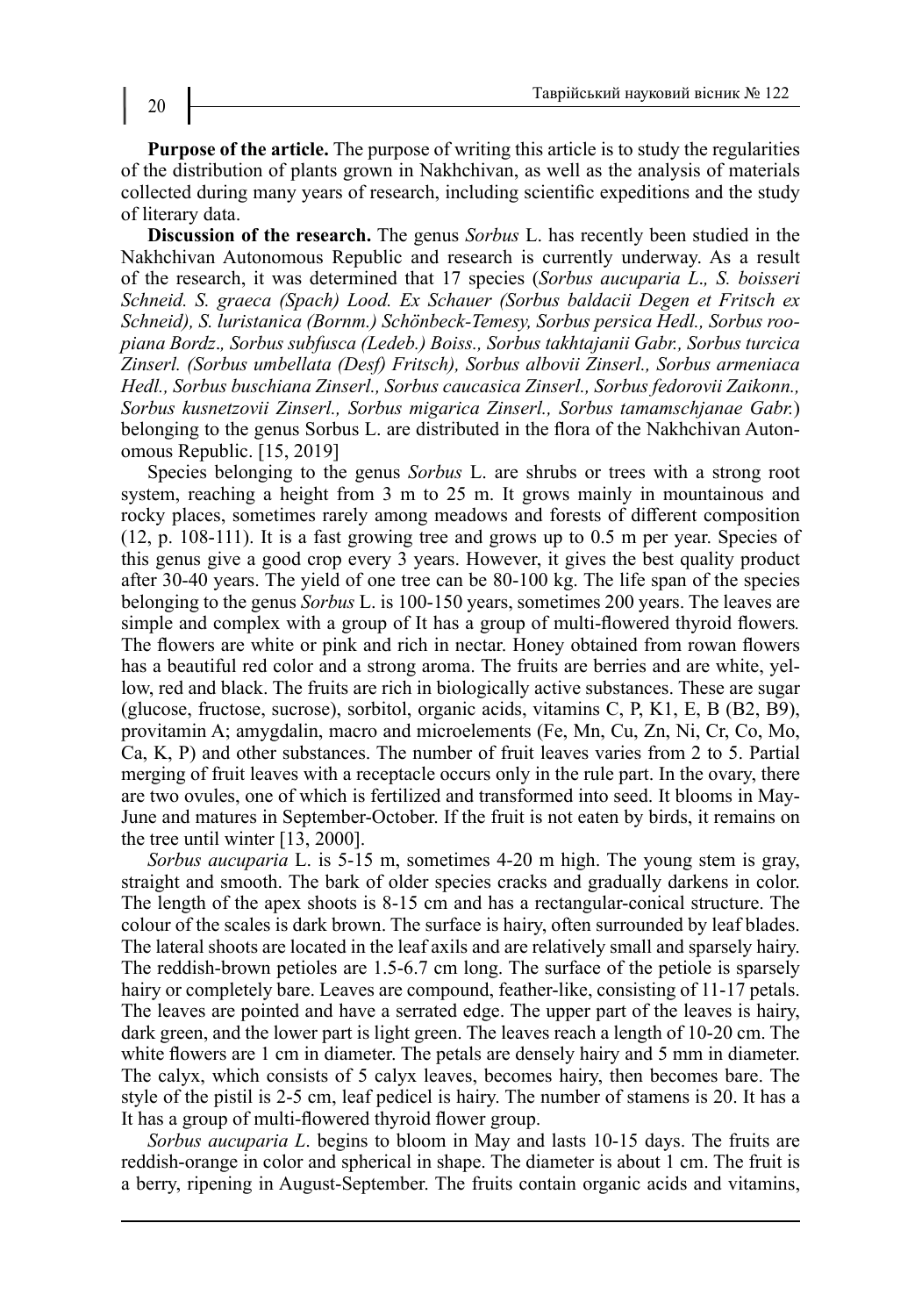and the bark of the stem contains up to 7% of vaccines, so it has long been used as a fruit and medicinal plant. *Sorbus aucuparia* L. propagates vegetatively by root shoots and elongated shoots [9, 2021]. Naturally, it is widespread in Europe, the Caucasus and Siberia. In the Nakhchivan Autonomous Republic, it is distributed in the forests around Bichanak village of Shahbuz district and Nurgut village of Ordubad district.

*S. Boisseri Schneid.* It looks like a Caucasian Sorbus. It is somewhat difficult to distinguish them. It differs from it only by the presence of smell of buds. The surface of the fragrant shoots is covered with glandular hairs. The leaf consists of 11-15 petals. The leaves are broad, elliptical, lance-shaped. The width is more than 2 cm. The fruit is red or orange-red, round-ovate, 8-11 mm in diameter. Blooming occurs in May-July. The fruit ripens in September.Widespread in the Caucasus and Asia Minor. It is spread in the flora of Nakhchivan Autonomous Republic in the forests around Bichanak village of Shahbuz district and Nurgut village of Ordubad district.

*S. graeca (Spach) Lood. Ex Schauer* is a tree 3-4 m high, sometimes up to 7 m. It is usually found in groups, sometimes individually, in meadows, around rocks, and in forests. The color of young shoots is brown, the color of the bark of old stems is gray. The leaves are simple, broad, oblong elliptic, smooth on the upper part, dark green, grayish and hairy on the underside. The edges of the leaves are double-toothed. Vegetation occurs from late April to October. White blooms in June. The spherical fruits are red and ripen in August. The fruit is hairy and turns green when fully ripe. Propagated by seeds and grafting. It is a light-loving mesophyte. It is winter resistant. It is suitable for use in gardening, landscaping, as a decorative plant. The stem is solid and elastic. From the leaves are produced paint of different colors. Besides being a decorative plant, it is also a honey plant [8, 2019]. Naturally grows in Southern Europe, Crimea, Caucasus, Asia Minor. In the territory of Nakhchivan Autonomous Republic it is spread in Bichanak forest of Shahbuz district and around Batabat lake, Tillak, Ashagi and Yukhari Jalil forests around Nurgut village of Ordubad district, forests and bushes between Nasirvaz village and Garangush plateau.

*S. luristanica (Bornm.) Schönbeck-Temesy* is a tree or shrub up to 5-6 m in height, sometimes up to 10 m. The colour of the bark of the stem is reddish-yellow. Young reddish-brown shoots are bare. The shoots are 3-6 mm long and covered with yellowish-brown hairy scales. It has narrow inverted ovate leaves with short pointed tips. The upper part of the leaves is light green, the lower part is velvety or felt-like hairy, gray. It has a little hairy petiole. The flowers are of medium size and have a group of flowers with 25-40 flowers on them. The flowers are yellowish or white. The fruits are large and oval, 20-35 mm in diameter. The color of the fruit is reddish-yellow or red. It blooms in May-June and bears fruit in September. Propagated generatively. In general, it is widespread in the south of the Caucasus, Iran and Turkey. In the Nakhchivan Autonomous Republic, it is spread around Bichanak forest and Batabat lake of Shahbuz district.

*S. persica Hedl* is a small tree species found in the mountainous areas of the Nakhchivan Autonomous Republic at an altitude of 2100-2500 m above sea level. Its height is about 3-7 m, sometimes up to 10 m. The branches are light brown. The edges of the leaves are elliptical or oblong, serrated. The leaves are up to 7 cm long and 6 cm wide. The blooming period covers May-June and has a multi-flowered cluster of flowers. The petals are white. The color of the fruit is usually orange-red. The fruit is oval in shape and ripens in September-October. As the fruit matures, it changes color and becomes whitish. The fruit is cold-resistant and sometimes stays on the trees until frost. Reproduction occurs by seed. Sometimes they use grafting. The vegetation period is long, usually 164 days. In general, it is widespread in Russia, Turkey, Iran and Azerbaijan.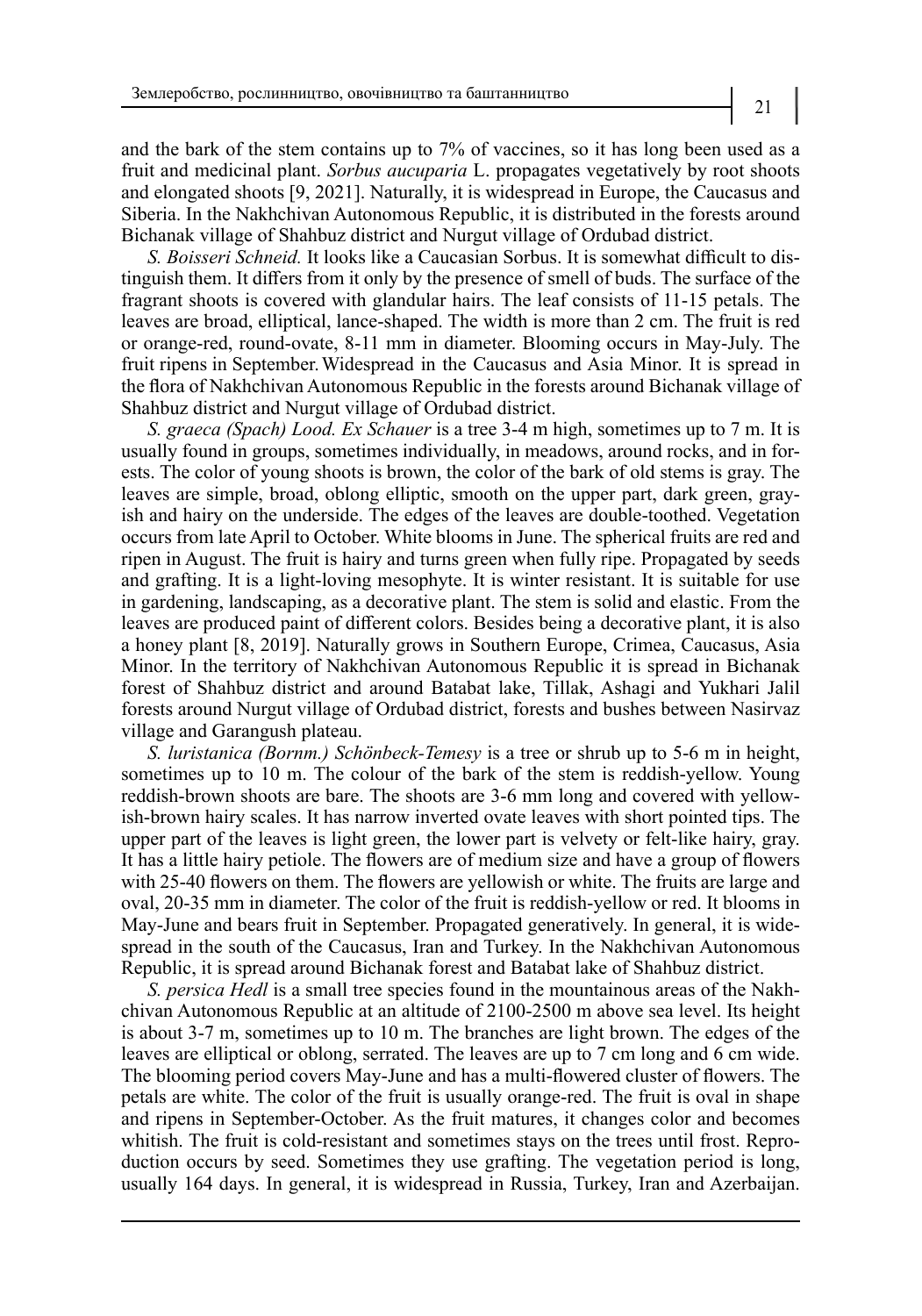In the Nakhchivan Autonomous Republic, it is spread in the surrounding forests of Bichanak and Kuku villages of Shahbuz district and in the territory of Khazinadara of Julfa district.

*S. roopiana Bordz.* is a small tree or shrub up to 4-10 meters with a pyramidal top. The bark of the stem of young trees is bright red and straight. Apex shoots are larger than side shoots and are 6-9 mm long. The leaf petiole is yellowish green between 1.1-3.1 cm long and covered with cotton-like hairs. The underside of the leaf consists of 1-3 (4) individual petals, and the upper part is a deep mass or with deep teeth up to the middle vein. The underside of the leaf is green and covered with gray hairs. Then these hairs are shed. The surface of the leaf is dark green and bare. The group of flowers in the form of a standing false umbrella is 9 cm long and 7-10 cm wide. The off-white flowers are 12-14 mm tall and have long hairs at the base of the petals. The fruits, which turn dark red when ripe, are spherical-elliptical in shape. These fruits, which are 10 mm in diameter, contain 3-5 seeds. It is more common in Turkey [21, 2018]. It is spread in Bichanak forest of Shahbuz district in our Autonomous Republic.

*S. subfusca (Ledeb.) Boiss.* is found in beech forests, rocky areas and forest edges in the upper and middle mountain ranges at altitudes up to 2000 m above sea level. It is not very widespread in Azerbaijan. It is a tree or shrub up to 8-10 m high in its natural area. The leaves are large, 7-11 cm long. The edges are double, sometimes with deep teeth. The tip is pointed, it is usually round or wedge-shaped towards the leaf blade, ovoid or elliptical. The upper part of the leaf is dark green, and the lower part is yellowish-green, covered with white hairs. The leaf petiole is 0.5-2.0 cm long. The calyx is felt-like hairy and has the blunt gear. The flowers are white, broadly elliptical. The fruit is spherical, first dark red, then dark blue, covered with dots. It reproduces generatively in nature. It is common in the Caucasus and Turkey. In our Autonomous Republic it is spread around Kuku village of Shahbuz district.

*S. takhtajanii Gabr.* are 3-6 m tall, forest shrubs spread in high mountains. The color of the bark of the stem is reddish-gray. The shoots are 3-6 mm in size and covered with 3-4 scales. Rhombic-elliptical leaves are 4.5-7 cm long. The upper part of the leaf is dark green and bare, and the lower part is covered with white hairs. The length of the leaf petiole is 0.7-2 cm. The group of flowers is in the form of a false umbrella and consists of 25-30 flowers. The color of the fruits is orange-yellow or yellowish-red. Spherical fruits have 2-4 seeds. In general, it is widespread in Azerbaijan and Turkey. It is spread in the territory of Nakhchivan Autonomous Republic in Bichanak forest of Shahbuz district and in the foothills of Sarvarti mountain.

*S. turcica Zinserl. (S.umbellata (Desf) Fritsch)* is a medium-sized tree or shrub plant. The shoots are slightly hairy. The part of the leaves close to the petiole is rounded or wide, and the tip is blunt. The leaves are 4-6 cm wide and 5-7 cm long. The lateral veins are 6-8 pairs. The top is bare, and the bottom has densely felt-like hairy. The number of teeth on the edge of the leaf is 10-20. The petiole is 5-1.5 cm long. The pointed, egg-shaped shoots are covered with 3-4 scales and are less sticky. The pedicel, receptacle and ripe fruits are white and have felt-like hair. The gears of the receptacle are triangular. The fruits are globular dark red and have 3-4 seeds. It blooms in May and bears fruit in August-September. In general, it is spread in Crimea, in the north of the Caucasus, in Turkey [21, 2018]. In our Autonomous Republic it is spread in Bichanak, Ayrinj, Kuku of Shahbuz district, Nurgut, Urmus, Mazra villages of Ordubad district and Sadarak district.

*S. albovii Zinserl.* is a tree or shrub that grows between beech and pine forests in the subalpine zone at an altitude of 1800-2000 m above sea level. There are few hairy or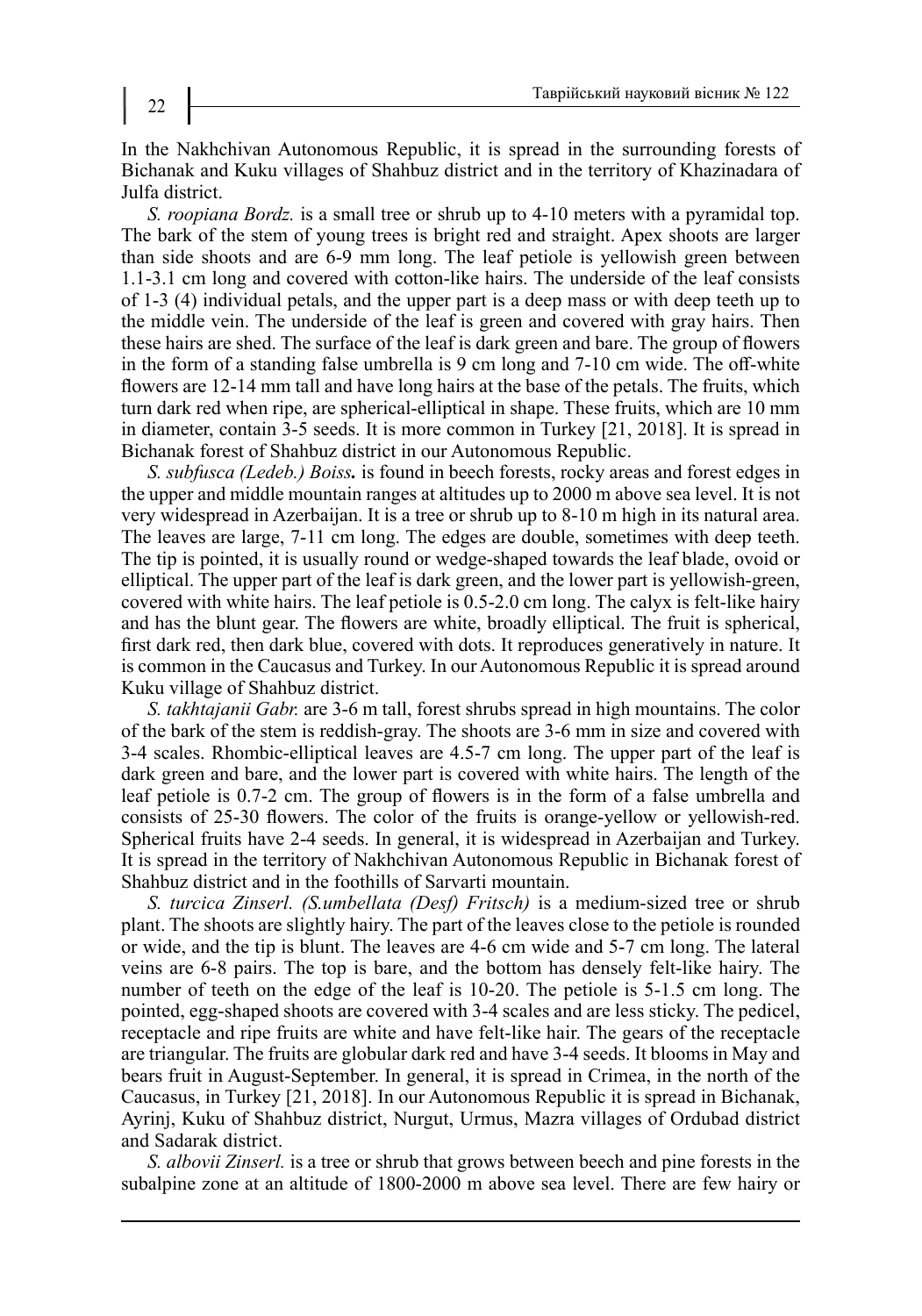bare shoots. Inverted oval or elliptical leaves are usually less narrowed or rounded from the petiole. It is usually pointed, 7-10 cm long and 4-7 cm wide. It has 8-11 pairs of lateral veins. The upper part of the leaf is bare (initially less hairy along the veins), and the lower side is green and weakly hairy. Its margins are serrated, the upper side is usually double- serrated, the sharp teeth reaching up to the blade of the leaf. The receptacle is felt-like hairy and the teeth are triangular. The petals are ovate. The fruits are round or oval, red, and when fully ripe, they turn green. It blooms in May-June and bears fruit in August-September. Naturally, it is common in the Caucasus. It is spread in the forests around Bichanak village of Shahbuz district and Nurgut village of Ordubad district in the territory of Nakhchivan Autonomous Republic.

*S. armeniaca Hedl.* is a shrub or low tree that grows in rocky places at an altitude of 1500-2300 m above sea level along the upper border of the forest. The ovate, elliptical or elongated elliptical leaves are deepened in the part that is close to the petiole. The tip of the leaf is pointed or slightly obtuse, 6-8 cm long, 3.5-5 cm wide, with 5-7 shallow slices (the lower slices reach  $1/2$ - $1/3$  of the width of the leaf blade). The number of teeth reaches 30-36. The upper part is dark green and bare, the lower part is greyish or white with dense felt-like hairs. There are 9-10 pairs of lateral veins on the leaf, and they are clearly visible under the leaf. It has a group of multi-flowered flowers. The edges of the receptacle are in the shape of a pointed triangle. The petals are white and ovate in shape. The fruits are 1.0-1.2 cm long and 0.8-1.1 cm wide, oval or round. Ripe fruits are red and turn green when dried. It blooms in May-June and bears fruit in September-October. Naturally distributed in the Caucasus. In our Autonomous Republic, it is found in the forests around Bichanak village of Shahbuz district and Nurgut village of Ordubad district [19, 2017].

*S. buschiana Zinserl.* is a low tree or shrub reaching 4-6 m in height, growing in sparse forests at an altitude of 1850-2200 m above sea level. The leaves are 10-11 cm long. The leaves are double, broad or ovate-elliptical in the fruit-bearing shoots and scalpel shaped in the fruitless shoots. The number of lateral veins on the leaf is 10-11 pairs, the edges are double-serrated. The lower surface is grey-greenish-feathery. As it goes towards the petiole, it takes the form of a wedge. Naturally, it is widespread in the Caucasus. In the flora of our Autonomous Republic, it is spread in the forests around Bichanak village of Shahbuz district and Nurgut village of Ordubad district.

*S. caucasica Zinserl.* is a broad-topped, low-growing tree or shrub reaching 4-7 m in height. The bark of the stem is reddish-dark gray and has a smooth surface. The leaves are inverted ovate, round, broadly elliptical, or in some cases elongated elliptical, with a broad wedge-shaped shape close to the petiole. It is blunt or pointed, (8) 10-12 (15) cm long and 6-11 cm wide. It has 5-7 slices with not very deep edges (slices reach 1 (3-1) 4 parts of the width of the leaf). The number of pointed teeth reaches 30-35. The leaves are dark green on top and bare, and the underside is densely gray or whitish felt-like hairy. The leaf has 7-9 pairs of lateral veins. As in other species, the veins on the lower surface of the leaf are clearly distinguished and has felt-like hair. The length of the leaf petiole is between 1.2-2.2 cm. It has a group of multi-flowered flowers and bears 40-50 (-70) flowers. The pedıcel is felt-like hairy. The petals are white and inverted ovate. The fruits are 1.0-1.4 cm long and 0.6-1.1 cm wide. The shape is oval or slightly elongated, the numbers 7-12 (20) are grouped together in It has a group of multi-flowered thyroids. Ripe fruits are red, bare and turn green when dried. 2-3 reddish brown seeds are 5-6 mm long. It blooms in May-June and bears fruit in August-September. It is naturally common in the Eastern and Western Caucasus. It is found in the forests around Bichanak village of Shahbuz district in the flora of Nakhchivan Autonomous Republic.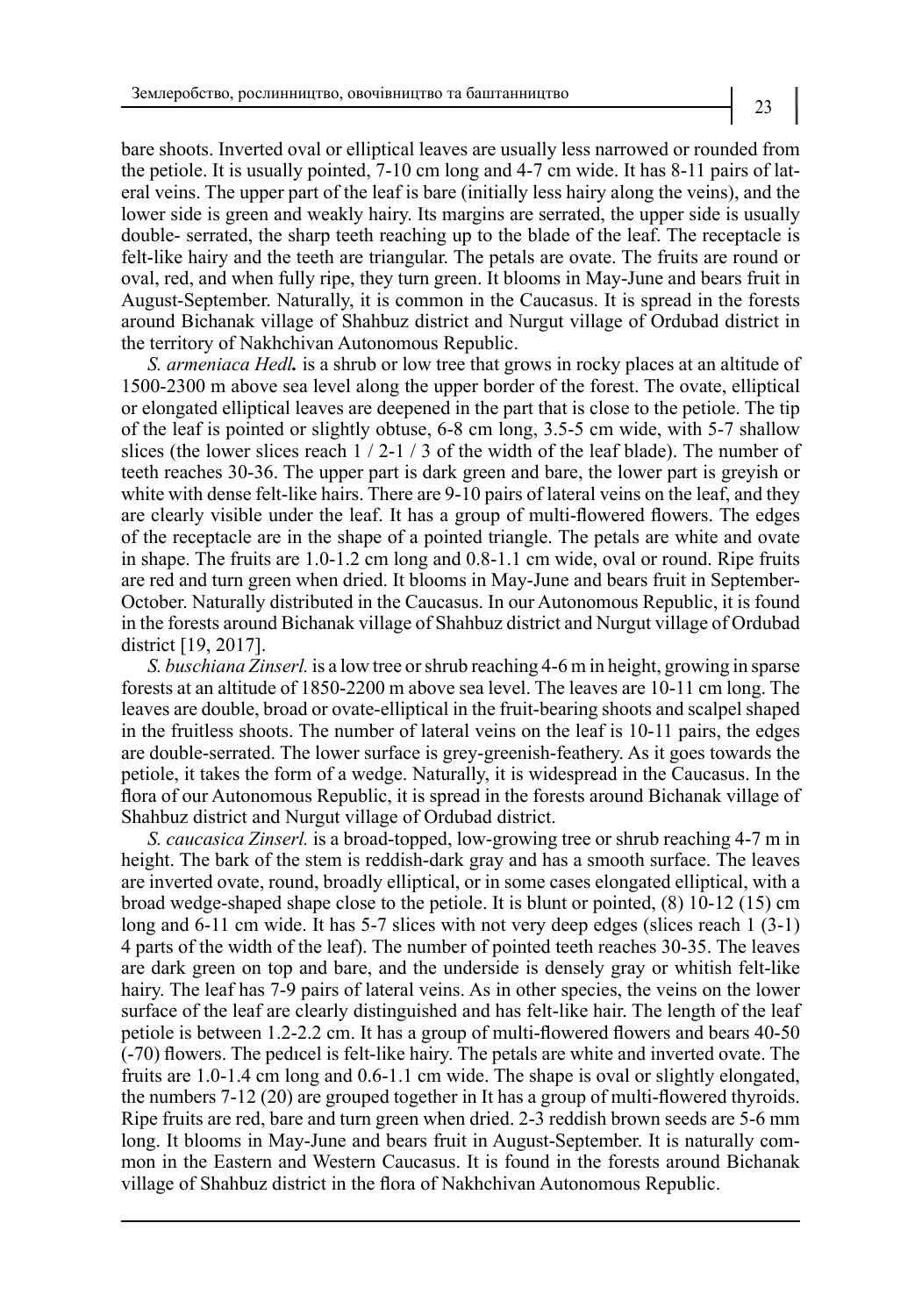*S. fedorovii Zaikonn* is a shrub growing at an altitude of 1600-2000 m above sea level. Its height is 2 m. The leaves are 7-10 cm long. The edges are double, sometimes deep-serrated, ovate or elliptical. It has a pointed tip and narrows towards the pedicel. The veins on the underside of the leaf are clearly distinguished. The color of the leaf petiole is reddish-brown. Pedicels are bare. The calyx is felt-like hairy, convex and toothed. The white petals are broadly elliptical, almost twice as long as the calyx. The fruits are spherical, first red, then dark blue. It blooms in June and bears fruit in September-October. In general, it is widespread in the Caucasus, especially in the South Caucasus. In our Autonomous Republic, around Akhura village of Sharur district, it is spread in forest bushes in Hadi Kayib and Kuzuyatan areas.

*S. kusnetzovii Zinserl.* is a shrub or low-growing shrub up to 5-6 m high, growing in the middle and upper mountain zones, oak forests, open rocky slopes at an altitude of 1200-2400 m above sea level. The young shoots are reddish-brown and bare. The shoots are felt-like hairy and covered with 3-4 bright scales. The leaves are broad, inverted elliptical or elliptical. The blade part of the leaf is narrowed wedge-shaped. The tip of the leaf, which is 5-8 cm long and 4-6.5 cm wide, is pointed or rarely blunt. The upper part is bare, green, and the lower part is greyish-dense felt-like hairy. The number of lateral veins on the leaf is 7-10 pairs and the edge is double-serrated. The leaf petiole is 1.9-2.1 cm long and covered with white hairs. The petals are white, rounded. It has spherical fruits 1.3 cm long and 1.1 cm wide. It is common in the Caucasus, Lebanon and Turkey. In our Autonomous Republic, it has spread in the forests around Bichanak village of Şahbuz district and Nurgut village of Ordubad district.

*S. migarica Zinserl.* is a shrub that grows at an altitude of 2000 m above sea level, 2-3 m above sea level. The smooth stem bark is light gray. Young branches are reddish-brown, and old branches are dark gray. The pointed shoots are 4-6 mm long, covered with 3-4 scales, are less sticky and have felt-like hair. The egg-shaped leaves are (5) 7-9 (10) cm long, (4.5) 6-7 (8) cm wide, the upper part is blunt. It has 8-10 pairs of lateral veins. The upper surface is bare or weakly hairy, except for the veins. The veins on the lower surface have dense white felt-like hair between the veins and very weak hairs on the surface of the veins. Therefore, the veins on the lower surface of the leaf are more clearly distinguished. The edge of the leaf is completely edged from the lower part, and the upper part (1/8-1/3) has teeth, the number of which is 20-25. The leaves and flower stalks are short and white felt-like hairy. After blooming, the receptacle, which has a triangular-toothed tooth that bends downwards, has white felt-like hair on top. It has dark red fruits 1.1-1.3 cm long and 1.0-1.2 cm wide. Spherical fruits contain 3-4 seeds. It blooms in May-June and bears fruit in September-October. It is widespread in the Western Caucasus and Turkey. In our Autonomous Republic, it is found in a sparse forest near the village of Nurgut in the Ordubad district.

*S. tamamschjanae Gabr.* is a shrub or low tree 3-6 m tall found in mixed forests. It has a smooth yellowish-brown stem bark. The leaves are 2.5-9 cm long, 1.5-5 cm wide, ovate or elliptical, the part close to the blade is narrowed wedge-shaped. The tip of the leaf is blunt. The upper surface is dark green, bare, and the lower surface has densely gray or whitish felt-like hair. The leaf slices are deep and have small serrated edges. The number of lateral vessels is 7-9 pairs [11, 2008 p. 83-90]. It has a group of multi-flowered thyroid. The flower petiole is initially hairy and then becomes bare. The white petals are ovate. It has a broad elliptical fruit 1.2 cm long and 1.1 cm wide. Ripe fruits are light orange in color and bright. The number of light brown seeds, 0.6 cm long and 0.2 cm wide, is 3. The taste is not too sweet, it is mouth astringent. It blooms in May-June and bears fruit in September-October. It is generally found in the Caucasus and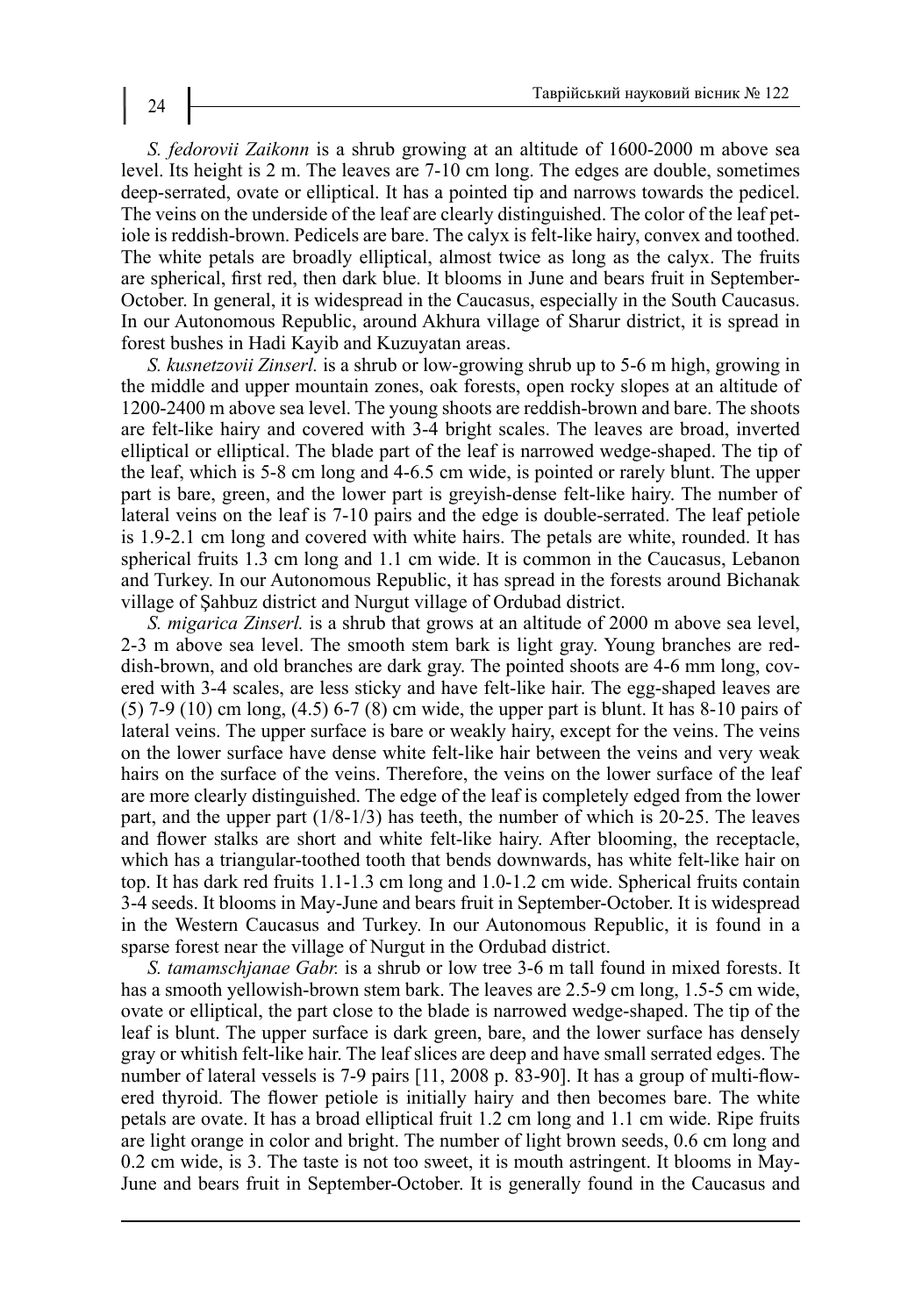Turkey. In our Autonomous Republic, it is spread in sparse forests around Bichanak of Shahbuz district, Nurgut village of Ordubad district and Garagush mountain of Sharur district around Lizbirt [12, 2010].

In addition to literary materials, samples collected from the territories of the Nakhchivan Autonomous Republic on the basis of our research in 2019-2020 and kept in the herbarium of the Institute of Bioresources of the Nakhchivan Branch of ANAS were used in the study of species belonging to the genus Sorbus L. in the flora of the Nakhchivan Autonomous Republic.

**Conclusion.** During the analysis of the species belonging to the genus *Sorbus* L., it was determined that the fruits, roots and stems of these plants are of great importance*.*  They less demand the soil and have a decorative appearance. Can be used for landscaping gardens and alleys. It can also be used in beekeeping as a honey plant [17, 2014]. It attracts insects with its colorful flowers.

The wood of this plant is used in the preparation of furniture and musical instruments. Its fruit is used both as food and in the preparation of jam, compote, syrup and coffee. The fruit of *Sorbus aucuparia L*. species belonging to this genus is used as a mild agent in the treatment of various diseases: salt accumulation, osteochondrosis, rheumatism, gout, nephrolithiasis and urolithiasis, in the liver, improving metabolism, colds and gastrointestinal diseases [18, 2012].

In general, most of the species included in the genus *Sorbus* L. are considered one of the rare plants of Azerbaijan. One of the rare species, *Sorbus aucuparia* L. has been included in the "Red Book" of Azerbaijan. Due to the decline of the areal of *S. caucasica Zinserl, S. kusnetzovii Zinserl., S. subfusca (Ledeb.) Boiss, S. persica Hedl, S. luristanica (Bornm.) Schönbeck-Temes* species belonging to the genus *Sorbus* L. in Azerbaijan, it is necessary to include them in the "Red Book" of Azerbaijan.

## **REFERENCES:**

1. Asbaganov S. V. Biological bases of the introduction of mountain ash (Sorbus L.) in western Siberia. Novosibirsk, 2014. 235 р.

2. Asgarov A.M. Higher plants of Azerbaijan (Abstract of the flora of Azerbaijan). Vol. 2. Baku: Elm, 2006, 284 p.

3. Flora of Azerbaijan. Baku: From the Academy of Sciences of Azerbaijan, SSR, 1954. Vol.5. 580 p.

4. Gabrielyan E.Ts. Mountain ash (Sorbus L.) of Western Asia and the Himalayas. Yerevan: Publishing house of the Academy of Sciences of the Armenian SSR. 1978. 264 p.

5. Grossgeim A.A. Flora of Azerbaijan. Baku: Azerneshr, 1936. Vol. 2. 542 p.

6. Grossheim A.A. Flora of the Caucasus. M.-L.: Iz-in of the Academy of Sciences of the USSR. 1952. V. 5. 453 p.

7. Gulamova A.H. Ecobiomorphological analysis of the genus *Sorbus* L. distributed in the flora of the Nakhchivan Autonomous Republic. UMTEB International, Congress on Vocational Technical Sciences-x "Nakhchivan" University. P. 108-111.

8. Gulamova A.H., Distribution zones of *Sorbus graeca* (Spach) Hedl. species in the territory of Nakhchivan Autonomous Republic. Materials of the III International Conference of Young Researchers. Baku : BEU, 2019. P. 240-242.

9. Gulamova A.H. Biodiversity and importance in medicine of the S. aucuparia species belonging to the genus *Sorbus* L. in the Nakhchivan Autonomous Republic. *Scientific Works of ASAU.* 2021. № 1. P. 23-27.

10. Ibragimov A.Sh. Vegetation of the Nakhchivan Autonomous Republic and its national economic significance. Baku: Elm, 2005. 236 p.

11. Ibrahimov A.M. Systematic analysis and distribution zones of Sorbus (*Sorbus* L.) species in the flora of the Nakhchivan Autonomous Republic. ANAS Nakhchivan Branch News. *Natural and technical sciences series.* 2008. № 4. P. 94-97.